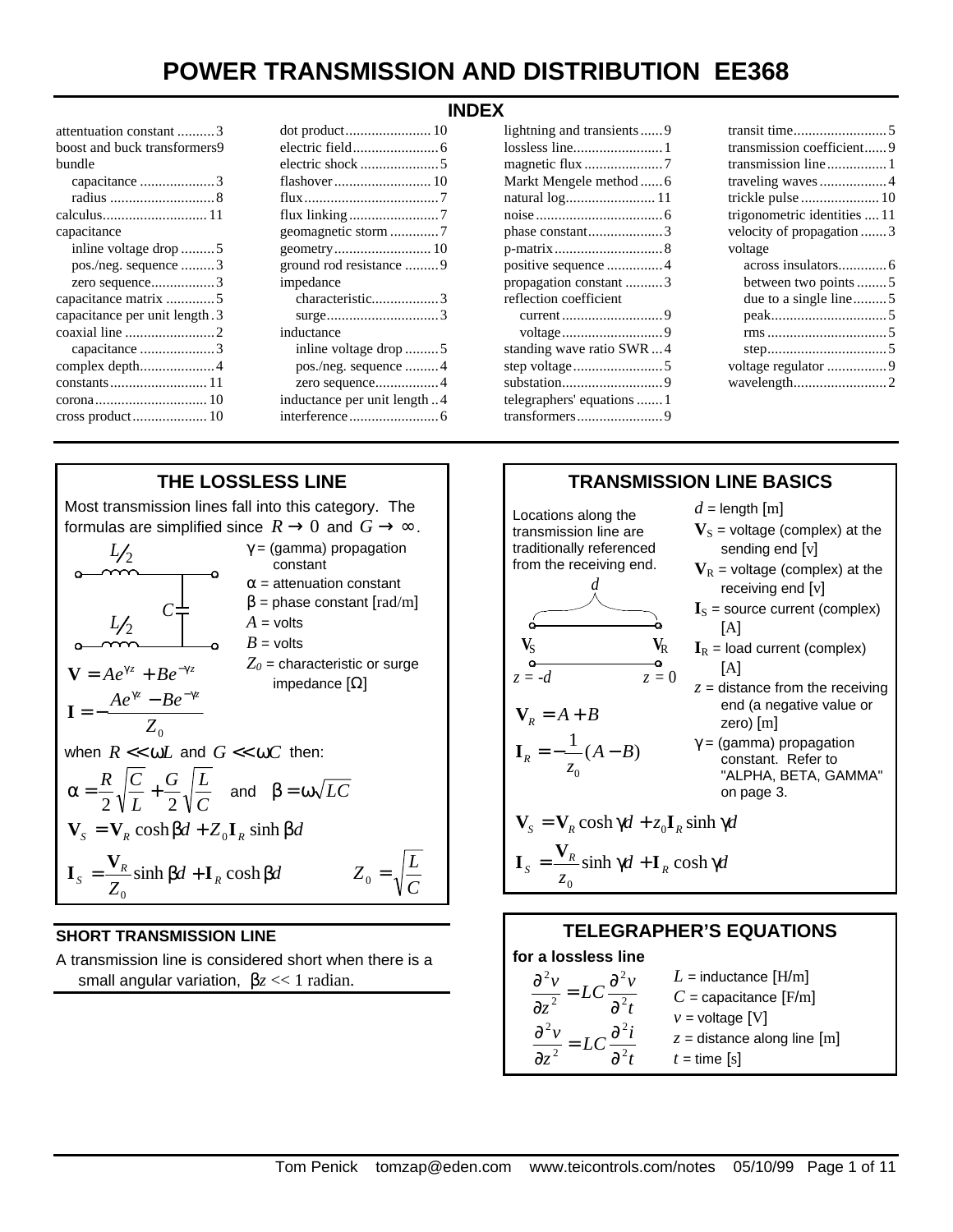

#### **WAVELENGTH**

$$
\lambda = \frac{2\pi}{\beta} = \frac{2\pi}{\omega\sqrt{LC}} \qquad \begin{array}{l} \lambda = \text{wavelength [m]} \\ \beta = \text{phase constant [rad./m]} \\ \omega = \text{frequency [rad./s]} \\ \frac{2\pi v_p}{\omega} = \frac{v_p}{f} \qquad \begin{array}{l} f = \text{frequency [Hz]} \\ v_p = \text{velocity of propagation} \\ (2.998 \times 10^8 \text{ for a conductor in air) [m/s]} \end{array} \end{array}
$$



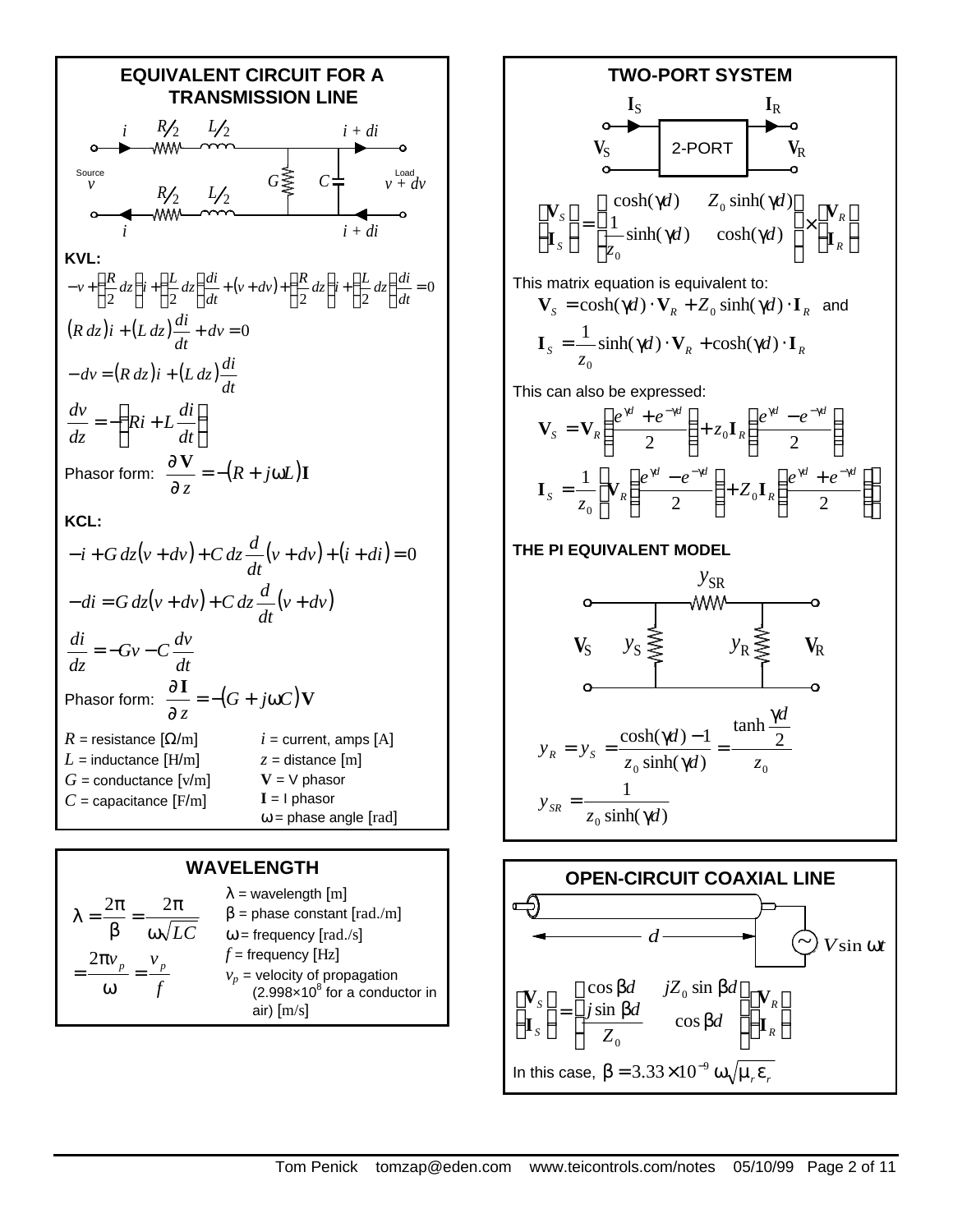# **VELOCITY OF PROPAGATION** *v<sup>p</sup>*

The speed at which a wave travels down the line. For a transmission line in air, this is near the speed of light,  $c = 2.998 \times 10^8$  m/s

$$
v_p = \frac{1}{\sqrt{LC}}
$$
  

$$
v_p = \text{velocity of propagation [m/s]}
$$
  

$$
L = \text{inductance [H/m]}
$$
  

$$
C = \text{capacitance [F/m]}
$$

### **SURGE IMPEDANCE or CHARACTERISTIC IMPEDANCE**

The cable materials and the arrangement of the conductors determine the surge impedance. It has nothing to do with resistance.

*G j C*  $Z_0 = \sqrt{\frac{R + j\omega L}{2}}$  $+ j\omega$  $\frac{1}{\alpha} = \sqrt{\frac{R + j\omega}{G + j\omega}}$  $Z_0$  = surge impedance (has nothing to do with resistance) [Ω]  $R =$  resistance  $\left[\Omega/m\right]$  $L =$  inductance  $[H/m]$  $G =$  conductance  $[v/m]$  $C$  = capacitance  $[F/m]$  $\omega$  = frequency [radians/sec.]

### **ALPHA, BETA, GAMMA**

when 
$$
R \ll \omega L
$$
 and  
\n $G \ll \omega C$  then:  
\n $\alpha = \frac{R}{2} \sqrt{\frac{C}{L}} + \frac{G}{2} \sqrt{\frac{L}{C}}$   
\nand  $\beta = \omega \sqrt{LC}$   
\n $\gamma = \sqrt{(R + j\omega L)(G + j\omega C)}$   
\n $= \alpha + j\beta$   
\n $\mathbf{V} = Ae^{\gamma z} + Be^{-\gamma z}$   
\n $\mathbf{I} = -\frac{Ae^{\gamma z} - Be^{-\gamma z}}{Z_0}$   
\n $V_R = A + B$   
\n $I_R = -\frac{1}{Z_0} (A - B)$ 

 $\alpha$  = attenuation constant  $\beta$  = phase constant [rad./m] γ = (gamma) propagation constant  $Z_0$  = surge impedance (has nothing to do with resistance)  $[Ω]$  $A =$  volts  $B =$  volts  $V_R$  = voltage at the receiving end  $I_R$  = current at the receiving end

# **CAPACITANCE PER UNIT LENGTH**

**Single line** in air (capacitance decreases with height):



Two conductors in a

 $C = \frac{2\pi\epsilon_0}{\sqrt{2\pi\epsilon_0}}$ 

ln

**bundle**:

- $\varepsilon_0$  = Permittivity of free space  $8.85 \times 10^{-12}$  [F/m]
- $\varepsilon_r$  = relative permittivity [constant]
- $h$  = height of transmission line [m]
- $r =$  radius of the conductor  $[m]$
- $D_{\textit{adi}}$  = distance from conductor  $\hat{a}$ to its image [m]
- *Dabi* = distance from conductor *a* to the image of conductor *b* [m]
- *Dab* = distance from conductor *a* to conductor *b* [m]

**Coaxial cable**:  $=\frac{2\pi\epsilon_0\epsilon}{2\pi\epsilon_0}$ 

*i*

0 0

*r*

*ab*

*r*

*aai abi r D*  $D_{\textit{adi}}$   $D$ 

 $C = \frac{2nc_0}{r}$ 

ln

 $r<sub>0</sub>$  = outer radius of a coaxial conductor [m]  $r_i$  = inner radius of a coaxial conductor [m]

# **POS./NEG.-SEQUENCE CAPACITANCE**

3-phase positive or negative sequence capacitance:

$$
C_{\rm{+/-}} = \frac{2\pi\epsilon_0}{\ln \frac{GMD_{\rm{+/-}}}{GMR_{\rm{+/-}}}}
$$

where the

**geometric mean distance** between conductors is:

 $GMD_{+/-} = \sqrt[3]{D_{ab}D_{ac}D_{bc}}$ and the **geometric mean radius** is:  $GMR_{+/-} = \sqrt[3]{r_a r_b r_c}$ 

### **ZERO-SEQUENCE CAPACITANCE**

3-phase zero-sequence capacitance:

$$
C_0 = \frac{2\pi\epsilon_0}{3\ln\frac{GMD_0}{GMR_0}}
$$

where the

**geometric mean distance** between conductors is:

<sup>9</sup> *GMD*<sup>0</sup> = *DaaiDabiDaciDbaiDbbiDbciDcaiDcbiDcci*

and the **geometric mean radius** is:

 $GMR_{0}=\sqrt[9]{r_{a}r_{b}r_{c}}D_{ab}D_{ac}D_{ba}D_{bc}D_{ca}D_{cb}$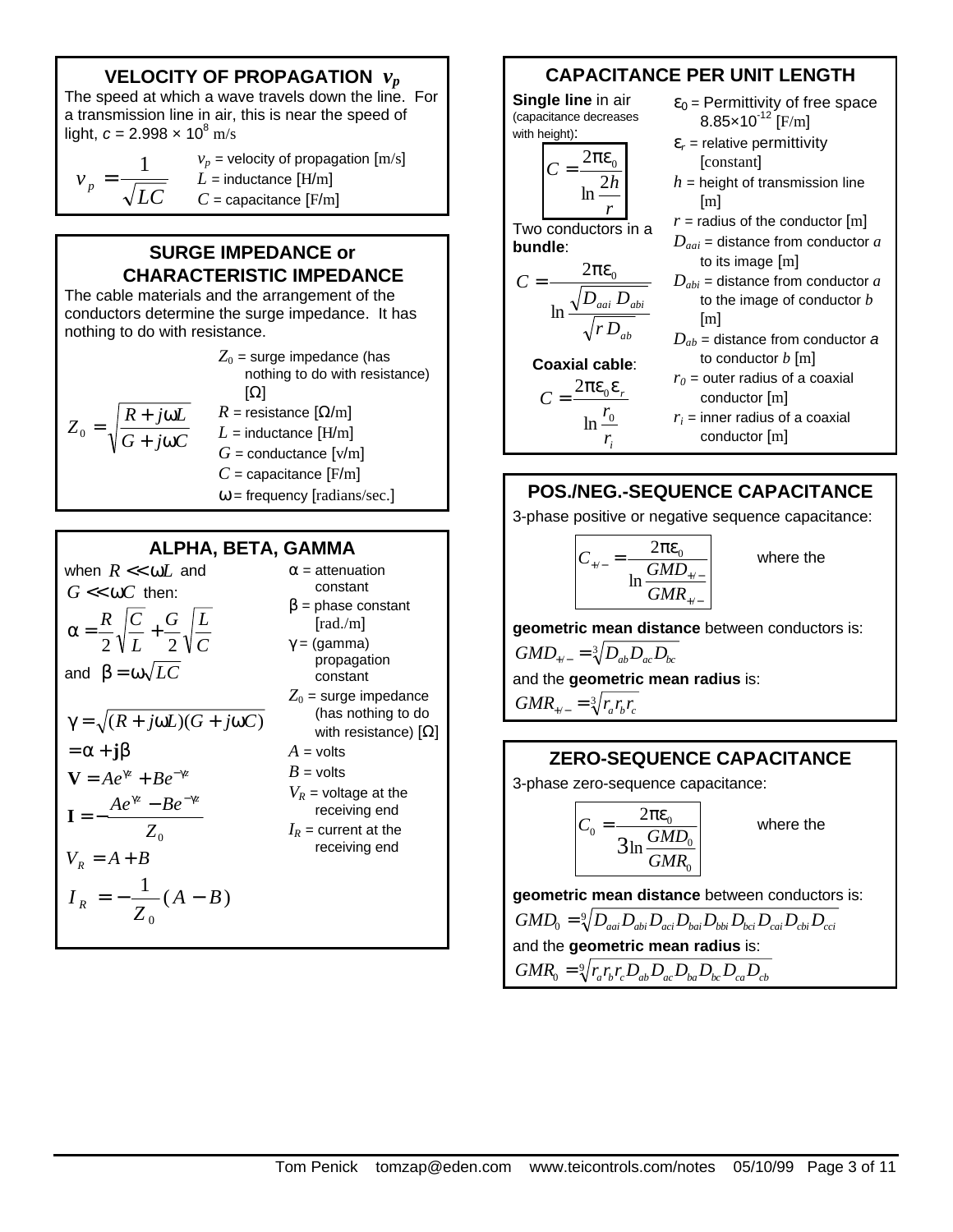### **INDUCTANCE PER UNIT LENGTH**

Single line in air (inductance increases with height):

$$
L = \frac{\mu_0}{2\pi} \ln \frac{2h}{r}
$$

Coaxial cable:

$$
L = \frac{\mu_0 \mu_r}{2\pi} \ln \frac{r_0}{r_i}
$$

 $4\pi \times 10^{-7}$  [H/m, T·m/A] μ*<sup>r</sup>* = (mu) relative permeability, a value near 1 for many materials  $h =$  height of transmission line  $[m]$  $r =$  radius of the conductor  $[m]$  $r<sub>0</sub>$  = outer radius of a coaxial conductor [m]

 $\mu_0$  = (mu) Permeability constant

 $r_i$  = inner radius of a coaxial conductor [m]

### **POS./NEG.-SEQUENCE INDUCTANCE**

3-phase positive or negative sequence inductance:

$$
L_{\scriptscriptstyle{+/-}} = \frac{\mu_{\scriptscriptstyle{0}}}{2\pi} \ln \frac{GMD_{\scriptscriptstyle{+/-}}}{GMR_{\scriptscriptstyle{+/-}}}\n\quad \text{where the}
$$

**geometric mean distance** between conductors is:

$$
GMD_{\scriptscriptstyle +/-} = \sqrt[3]{D_{ab}D_{ac}D_{bc}}
$$

and the **geometric mean radius** is:

 $GMR_{+/-} = \sqrt[3]{r_a r_b r_c}$  (see note)

**Note:** Apply a multiplier of  $e^{-1/4}$  to the *physical* radius of each conductor.

### **ZERO-SEQUENCE INDUCTANCE**

3-phase zero-sequence inductance:

$$
L_0 = \frac{\mu_0}{2\pi} \mathcal{3} \ln \frac{GMD_0}{GMR_0}
$$

where the

**geometric mean distance** between conductors is:

$$
GMD_{0} = \sqrt[9]{D_{aai}D_{abi}D_{aci}D_{bai}D_{bbi}D_{bci}D_{cai}D_{cbi}D_{cci}}
$$

and the **geometric mean radius** is:

 $GMR_0 = \sqrt[9]{r_a r_b r_c D_{ab} D_{ac} D_{ba} D_{bc} D_{ca} D_{cb}}$  (see note)

**Note:** Apply a multiplier of  $e^{-1/4}$  to the *physical* radius of each conductor.

# *dc*  **COMPLEX DEPTH**

Complex depth is an adustment to the actual depth of the conductor image, used when calculating **inductance**.

The value of *dc* added to the above-ground height of the conductors gives the distance to effective earth. In other words, instead of  $D_{\text{ani}} = 2h$ , we now have  $D_{aai} = 2h + 2d_c$ .

$$
d_c = \frac{1}{(1+j)\sqrt{\pi f \mu_0 \sigma}}
$$

 $f$  = frequency [Hz]  $\mu_0$  = (mu) Permeability constant  $4\pi \times 10^{-7}$  [H/m,  $T·m/A$ ]  $\sigma$  = constant, 0.01 for limestone  $[(\Omega - m)^{-1}]$ 



 $a$ 



### **STANDING WAVE RATIO**

the ratio of peak voltage to minimum voltage:

$$
SWR = \frac{MAX(V(z)_{rms})}{MIN(V(z)_{rms})} = \frac{1+\rho}{1-\rho}
$$

where *ρ* is the magnitude of the reflection coefficient

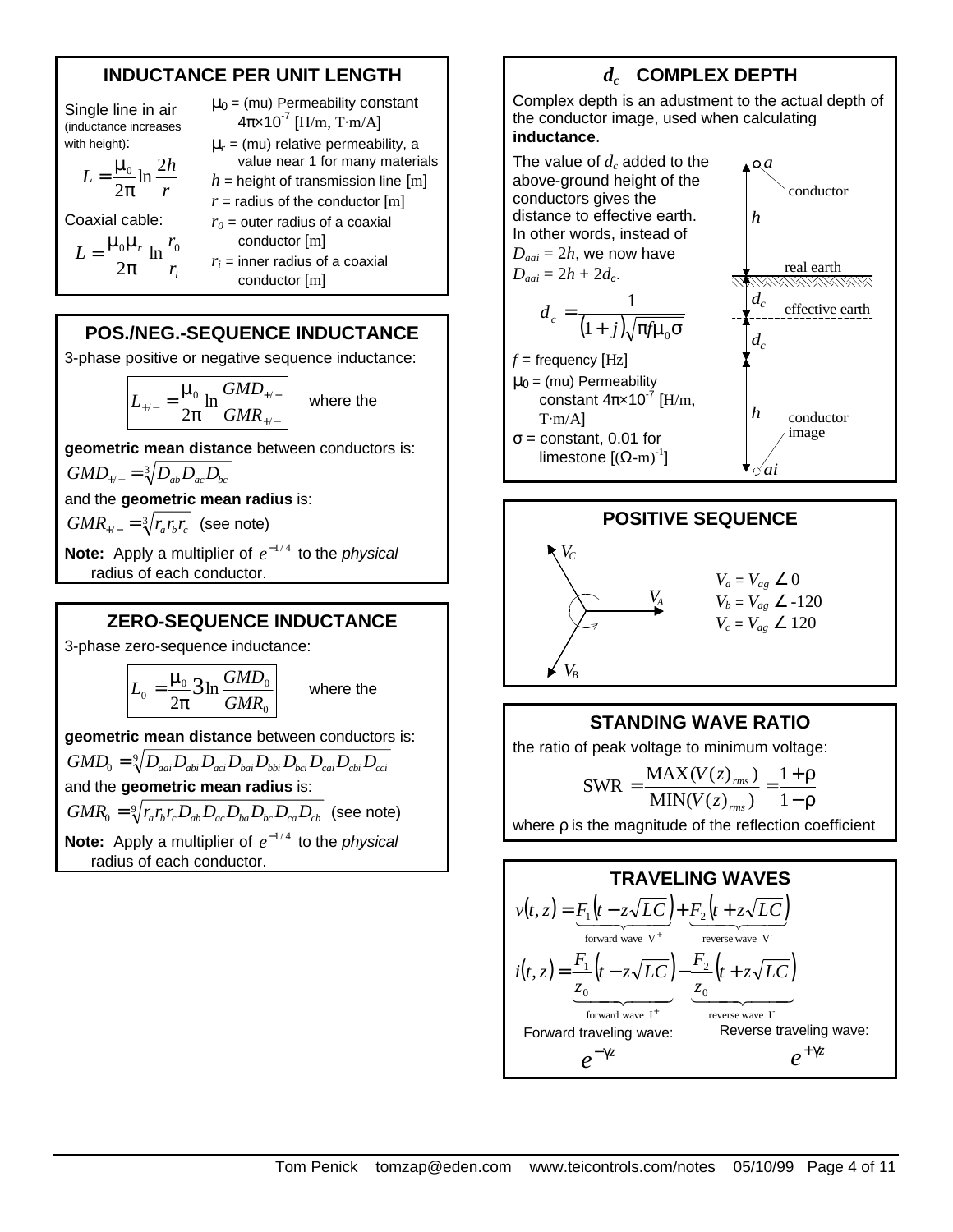## **TRANSIT TIME**



# **VOLTAGE DROP ACROSS INLINE ELEMENTS**

Series inductance:  $v = I(i\omega L)$ 

Series capacitance: *j C v*  $=-\frac{I}{I}$ 



ω



## **VOLTAGE BETWEEN TWO POINTS** *b* **and** *c* **DUE TO A CHARGED LINE** *a*



### **VOLTAGE TO GROUND AT POINT b DUE TO TRANSMISSION LINE a**

*Dab*

*a*

*Dbai*

*ai*

*b*



 $r =$  radius of conductor  $a \text{ [m]}$ 



The upper and lower triangles of the capacitance matrix are equal.

$$
\begin{bmatrix} q_a \\ q_b \\ q_c \end{bmatrix} = \begin{bmatrix} C_{aa} & C_{ab} & C_{ac} \\ C_{ab} & C_{bb} & C_{bc} \\ C_{ac} & C_{bc} & C_{cc} \end{bmatrix} \begin{bmatrix} V_{ag} \\ V_{bg} \\ V_{cg} \end{bmatrix}
$$
\n
$$
C_{aa} = \frac{2\pi\varepsilon_0}{\ln\frac{2h}{r_a}} \qquad C_{ab} = \frac{2\pi\varepsilon_0}{\ln\frac{D_{abi}}{D_{ab}}}
$$

#### **ELECTRIC SHOCK**

**Danzeil's Electrocution Formula:** *A*  $I = \frac{0.165}{\sqrt{10}}$ 

*t*

Perception level: 1 mA Let go level: 10-20 mA Death level: 100 mA Body resistance: 1kΩ

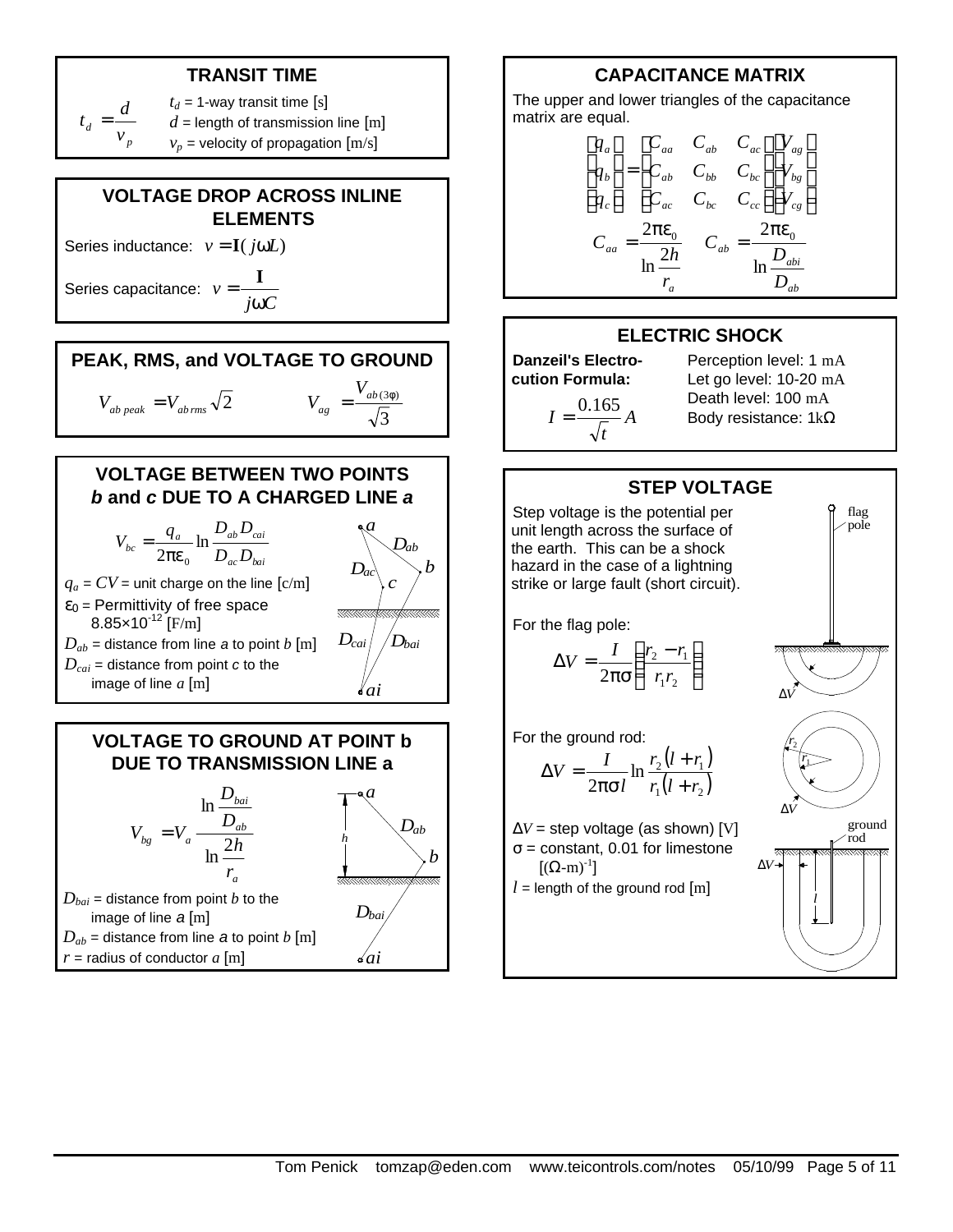

### **ELECTRIC FIELD**

Perception level: 10 kV/m rms Annoyance level (sparks): 15-20 kV/m rms Design limit (peak): 2200 kV/m or 22 kV/cm Critical (air breakdown): 3000 kV/m or 30 kV/cm

 $r = \frac{q_l}{2\pi\varepsilon_0 r} \hat{\mathbf{a}}_r$  $E_r = \frac{q_l}{q}$  $2πε_0$ = Breakdown in dry air: 2 / 3 459  $3000 \left( \frac{17.9P}{150 \times T} \right)$  $\overline{1}$  $\left(\frac{17.9P}{150 \cdot \pi}\right)$ l ſ + = *T*  $E_{BK} = 3000 \left( \frac{17.9P}{450 \times T} \right)^{2/3} E_{BK}$  = breakdown [V/m]  $\mathbf{E}_r$  = radial electric field  $[V/m]$  $q_l$  = line charge  $\text{[C/m]}$  $r =$  conductor radius  $[m]$  $\hat{\mathbf{a}}_r$  = radial unit vector *P* = atmospheric pressure [in. Hg] *T* = temperature  $[°F]$ **Electric field for a bundle of 2:**  $2\pi \epsilon_0 (2A+r+x)$  $/ 2$  $2\pi \varepsilon_0 (r - x)$  $/ 2$  $_0(r-x)$   $2\pi\varepsilon_0 (2A+r+x)$ *q*  $r - x$  $E = \frac{q_l/2}{1-q_l} + \frac{q_l}{1-q_l}$  $\pi \varepsilon_0 (2A+r+$ +  $\pi \varepsilon_0(r-$ = CENTER OF CHARGE **CONDUCTORS** *A x r*  $x =$  displacement of the center of charge from the center of the conductor [m]  $A =$  bundle radius. measured from center of bundle to center of conductor [m]

### **MARKT MENGELE METHOD**

#### **for computing average maximum peak bundle gradient—used in noise calculations**

- 1. Treat each phase bundle as a single equivalent conductor with radius:  $r_{eq} = (N r A^{N-1})^{1/N}$
- 2. Find the  $C_{NxN}$  matrix. Kron reduce it to  $C_{3x3}$ . Select the phase bundle with the maximum diagonal C term (this is usually the inside bundle). Put *Vmax* on it, (- *Vmax*/2) on the other two bundles, and compute the peak bundle line charge *ql peak*.
- 3. Assuming equal charge division, calculate the average maximum bundle gradient and the average maximum peak bundle gradient.

$$
E_{avg \max} = \frac{q_{l \, peak}}{2pNe_0r}
$$

$$
E_{avg \, peak} = E_{avg \max} \left[1 + (N - 1)\frac{r}{A}\right]
$$

 $N =$  number of conductors in the bundle

- $r =$  conductor radius (not the bundle radius)  $[m]$
- $A =$  bundle radius, measured from center of bundle to
	- center of conductor [m]

### **NOISE AND INTERFERENCE**

### **TRANSMISSION LINE NOISE**

Transmission line noise is caused by corona. It has a 120 Hz base frequency and is the effect of positive and negative ions moving back and forth. The attenuation is 3 dB per doubling distance from the line. This is a slow attenuation due to the length of the line. In the 1000 kV range, sound is a limiting factor.

sound level (dB) =  $20 \log_{10} \frac{\text{sound pressure}}{20 \text{ nPa reference pressure}}$ 

Noise per phase:

 $\overline{AN} = 120\log g + K\log N + 55\log d - 11.4\log D + AN_0$ 

- $AN$  = some kind of noise  $[dB$  or  $dBA$ ?, meaning above level of perception]
- $g =$  peak surface gradient by Markt Mengele method [kV/cm]
- $d =$  dunno  $[m]$
- $D =$  wire to listener distance  $[m]$
- $AN<sub>0</sub>$  = some other kind of noise [dB]

### **RADIO INTERFERENCE**

**Corona discharge –** occurs only on very high voltage lines.

**Gap discharge –** usually indicates a physical problem, can occur on distribution lines.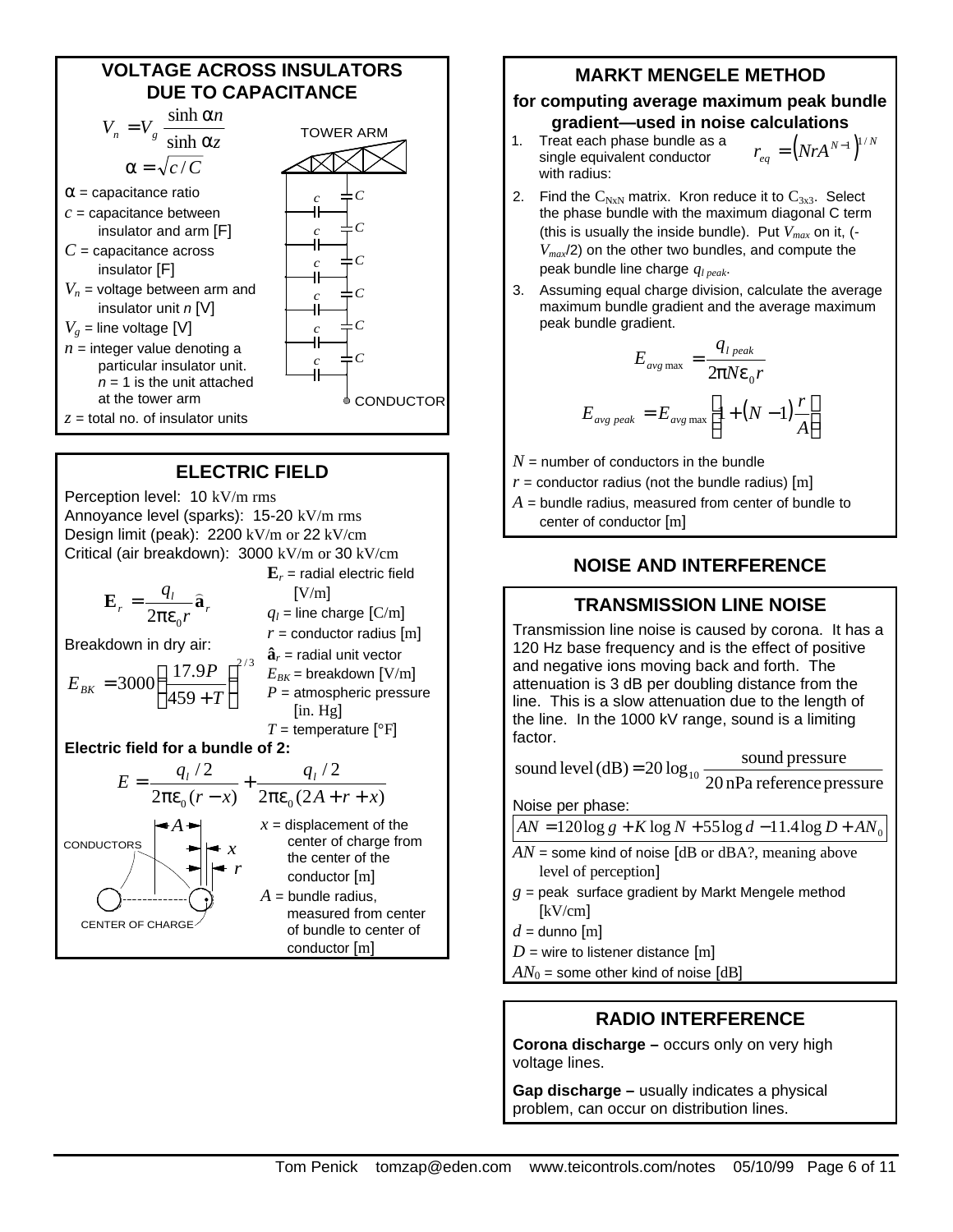### **GEOMAGNETIC STORM**

Low frequency flux, almost DC. Occurs in east/west lines in polar areas.

### **ELECTRIC FIELD and CAPACITANCE**

### **in a coaxial conductor**

**\*\***  *r q r l r pe e*<sup>0</sup> 2 **E** = *i o r l r r r r l r r r r r q r dr r q V dr o i o i* ln 2 1 2 0 0 *pe e pe e* = = = ∫ ∫ = = **E** *i o l r r V r q C* ln 2 <sup>0</sup> *pe e* = = **E***<sup>r</sup>* = radial electric field [V/m] *q<sup>l</sup>* = line charge [C/m] ε<sup>0</sup> = Permittivity of free space 8.85×10-12 [F/m] ε*<sup>r</sup>* = relative permittivity [constant] *r* = radial distance [m] *r<sup>i</sup>* = inner conductor radius [m] *r<sup>o</sup>* = outer conductor radius [m] *V* = voltage between inner and outer conductor [V] *C* = capacitance per meter [F/m] *Emax* = maximum electric field (near center conductor) [m] *i o i r i l r r r V r q E* ln <sup>2</sup> <sup>0</sup> max = = *pe e*

\*\*When using this formula to find the height above ground at which breakdown occurs, *r* is the conductor radius, not the height, because breakdown begins at the surface of the conductor.

### **MAGNETIC FLUX**

|                                                 | <b>MAGNETIC FLUX</b>                                                            |
|-------------------------------------------------|---------------------------------------------------------------------------------|
|                                                 | $L =$ inductance [H]                                                            |
|                                                 | $N =$ number of turns                                                           |
| $L = \frac{N\Phi}{r}$                           | $I =$ current [A]                                                               |
|                                                 | $H_{\phi}$ = magnetic field intensity (direction<br>by right-hand rule) $[A/m]$ |
| $H_{\phi} = \frac{1}{2\pi r}$                   | <b>B</b> = magnetic flux density $\left[\text{W/m}^2\right]$                    |
| $B = \mu H$                                     | $\mu$ = permiability of free space $4\pi \times 10^{-7}$                        |
|                                                 | $\varepsilon_r$ = relative permittivity [constant]                              |
| $\Phi_{s} = \oint \mathbf{B} \cdot d\mathbf{s}$ | $r$ = radial distance [m]                                                       |
|                                                 | $\Phi_s$ = amount of magnetic flux passing<br>through a surface $[H/m^2]$       |

### **FLUX LINKING – 2 conductors**

The amount of flux linking two wires is the amount of flux passing between them. This applies to two conductors of equal radius carrying equal current in opposite directions.

$$
\Phi = \int_{x=r_{eq}}^{D-r_{eq}} \frac{\mu_0 I}{2\pi x} dx + \int_{x=r_{eq}}^{D-r_{eq}} \frac{\mu_0 I}{2\pi x} dx = \frac{\mu_0 I}{\pi} \ln \frac{D-r_{eq}}{r_{eq}}
$$
\n
$$
L_l = \frac{\mu_0}{\pi} \ln \frac{D}{r_{eq}} \qquad \qquad r_{eq} = re^{-1/4} = 0.7788r
$$
\n
$$
D = \text{distance between two conductors}
$$
\n(center to center) [m] \qquad \qquad \text{magnetic}\n
$$
I = \text{current [A]}
$$
\n
$$
x = \text{a distance along } D [m]
$$

- $\Phi$  = amount of magnetic flux passing through a surface  $\rm [H/m^2]$
- $L_l$  = inductance per meter between 2 conductors [H/m]

 $r_{eq}$  = equivalent radius [m]

### **FLUX LINKING – 1 conductor above earth**

The amount of flux linking a single wire above earth is the total flux passing between the conductor and the ground, summing the contributions by the conductor and by its image.

$$
\Phi = \frac{\mu_0 I}{2\pi} \left[ \int_{x=r_{eq}}^h \frac{1}{x} dx + \int_{x=h}^{2h-r_{eq}} \frac{1}{x} dx \right] = \frac{\mu_0 I}{2\pi} \ln \frac{2h-r_{eq}}{r_{eq}}
$$
\n**NOTE:** Use the equivalent radius,  
\n
$$
r_{eq} = re^{-1/4}.
$$
\n
$$
L_1 = \frac{\mu_0}{2\pi} \ln \frac{2h-r_{eq}}{r_{eq}}
$$
\n
$$
= \frac{2h-r_{eq}}{r_{eq}}
$$
\n
$$
= \frac{2h-r_{eq}}{r_{eq}}
$$
\n
$$
= \frac{2h-r_{eq}}{r_{eq}}
$$
\n
$$
= \frac{2h-r_{eq}}{r_{eq}}
$$
\n
$$
= \frac{2h-r_{eq}}{r_{eq}}
$$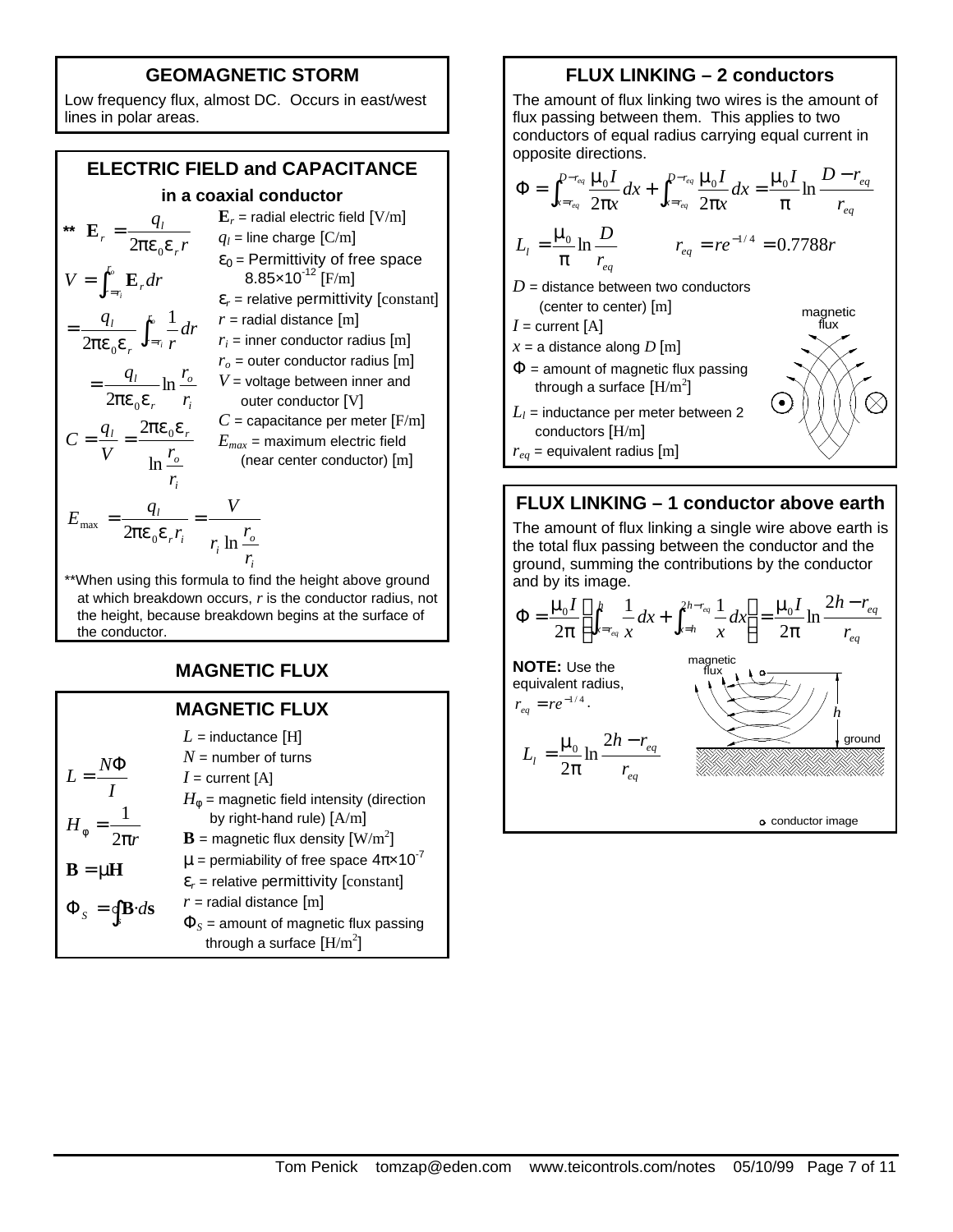

#### **P MATRIX**

The relationship between three conductors in air is:

$$
\begin{bmatrix} V_{ag} \\ V_{bg} \\ V_{cg} \end{bmatrix} = \frac{1}{2\pi\epsilon_0} \begin{bmatrix} P_{aa} & P_{ab} & P_{ac} \\ P_{ba} & P_{bb} & P_{bc} \\ P_{ca} & P_{cb} & P_{cc} \end{bmatrix} \begin{bmatrix} q_a \\ q_b \\ q_c \end{bmatrix}
$$

where *Vag* is the voltage from conductor *a* to ground,

where 
$$
P_{aa} = \ln \frac{D_{aai}}{r_a}
$$
 with  $D_{aai}$  being the distance

between conductor *a* and its image, and *ra* being the radius of conductor *a*.

where 
$$
P_{ab} = \ln \frac{D_{abi}}{D_{ab}}
$$
 with  $D_{abi}$  being the distance

between conductor *a* and the image of conductor *b*, and *Dab* being the distance between conductors *a* and *b*. The remaining *P* terms follow this pattern. The expression can also be written:

$$
V_{abc} = \frac{1}{2\pi\epsilon_0} P_{abc} Q_{abc}
$$

Relationships involving capacitance are:

 $2\pi\varepsilon_0 \times P_{abc}^{\quad -1^*} = C_{abc}^{\quad}$  and  $C_{abc}^{\quad} \times V_{abc}^{\quad} = Q_{abc}^{\quad}$ The term  $P_{abc}$ <sup>-1\*</sup> means a matrix in which the inverse of the individual members has been carried out.

### **WITH GROUND CONDUCTORS:**



Since the grounds *v* and *w* have zero potential, the matrix dimension 5 can be reduced to 3.

### **EQUIVALENT BUNDLE RADIUS**

 $r_{eq} = (N r A^{N-1})^{1/N}$  $r_{eq}$  = equivalent bundle radius [m]  $N =$  number of conductors in the bundle  $r =$  conductor radius  $[m]$  $A =$  bundle radius, measured from center of bundle to center of conductor [m]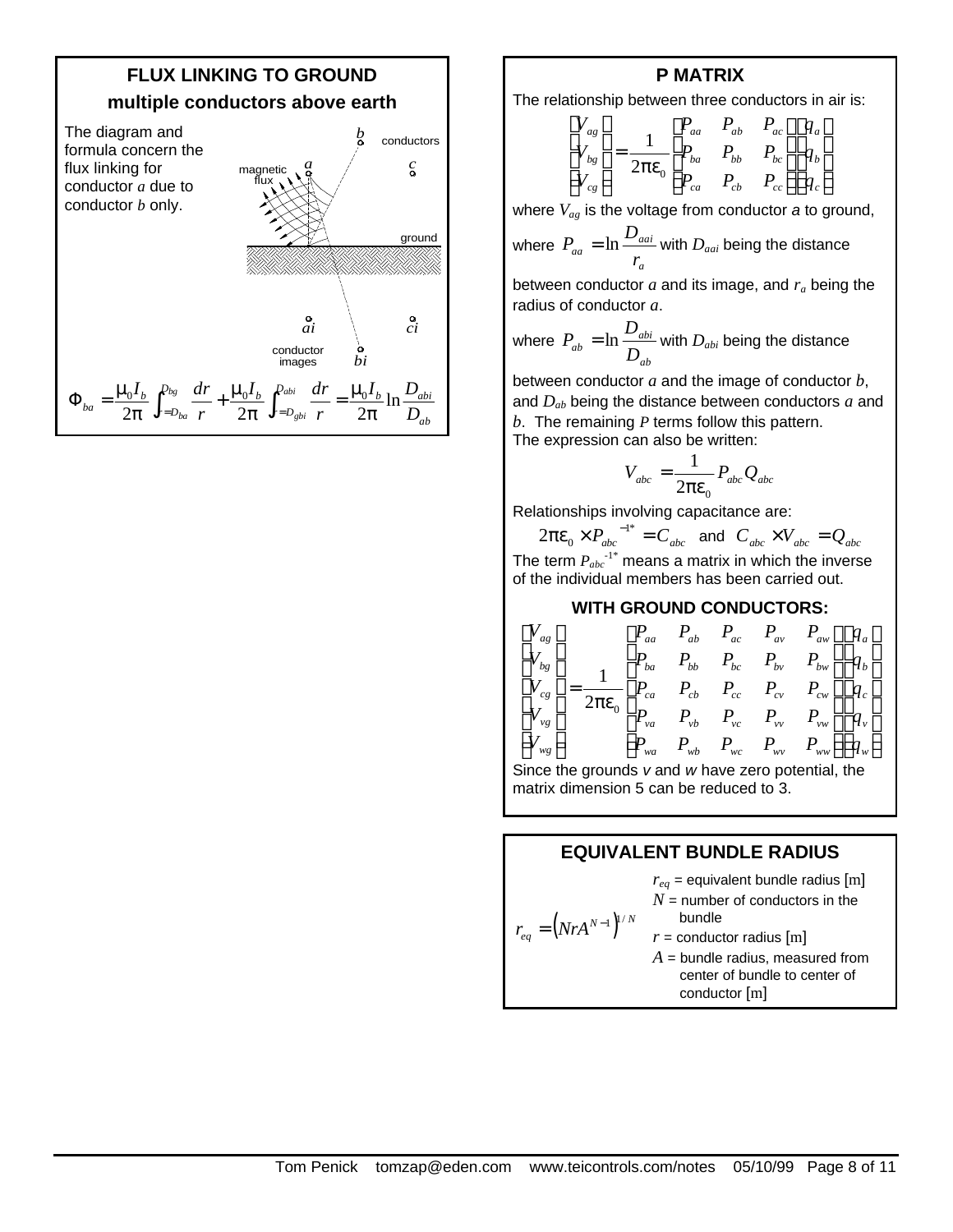# **LIGHTNING AND TRANSIENTS**

### **LIGHTNING**

Lightning is essentially a current souce. The model at right approximates the waveform of a  $1.5 \times 50$  strike, meaning 1.5  $\mu$ s rise time, 50 kA peak. Fall time is assumed 10x the rise time.

On **distribution lines**, chances are greater that lightning damage will be from a ground return stroke, so the ground wire is placed below the current-carrying conductors.

With **transmission lines**, the ground wire(s) is placed above the current-carrying conductors, providing a *shadow angle* of protection.





### **GROUND ROD RESISTANCE**

 $\overline{1}$  $\left(\frac{2h}{2}-1\right)$ l  $\frac{2h}{ }$  – πσ  $=\frac{1}{2}$  ln $\left(\frac{2h}{2}-1\right)$ 2 1 *a h h*  $R = \frac{1}{2} \ln \left( \frac{2h}{m-1} \right)$   $\sigma$  = conductivity of earth  $R =$  ground rod resistance  $\Omega$  $[1/(\Omega \cdot m)]$  $h =$  rod depth  $[m]$ 

 $a =$  rod radius  $[m]$ 

### **r***V* **REFLECTION COEFFICIENT OF VOLTAGE**

The reflection coefficient is the factor by which the voltage is multiplied to find the voltage of the reflected wave. A voltage is reflected when it reaches a discontinuity in the line, such as a load, tap, or connection to a line of different characteristic impedance. The reflection coefficient for an openended line is 1 and for a short it is –1.

$$
\mathbf{r}_v = \frac{Z_L - Z_0}{Z_L + Z_0}
$$

 $Z_L$  = load impedance  $[\Omega]$  $Z_0$  = characteristic impedance of the line [Ω]

### **t***V* **TRANSMISSION COEFFICIENT OF VOLTAGE**

$$
\tau_{V} = 1 + \rho_{V}
$$
\n
$$
= \frac{2Z_{L}}{Z_{L} + Z_{0}}
$$
\n
$$
= \frac{1}{Z_{L} + Z_{0}}
$$
\n
$$
= \frac{1}{Z_{L} + Z_{0}}
$$
\n
$$
= \frac{1}{Z_{L} + Z_{0}}
$$
\n
$$
= \text{linear} \text{t} \text{erivative } \text{impedance of the}
$$
\n
$$
\text{line } [\Omega]
$$

### **r***I*  **REFLECTION COEFFICIENT OF CURRENT**



### **TRANSFORMERS**

### **BOOST AND BUCK**

These two transformer types are the basis for the regulating transformer below.



### **VOLTAGE REGULATOR**

The voltage regulator is used at substations to maintain a near constant output voltage under varying load conditions. The transformer can boost or buck incrementally and employs motor-driven contacts.



A substation will typically have two of these units. **Substation capacity** is limited to 75% load. If one transformer should fail, the remaining unit can handle 150% of its rated load for 2 hours—enough time to switch loads to other substations.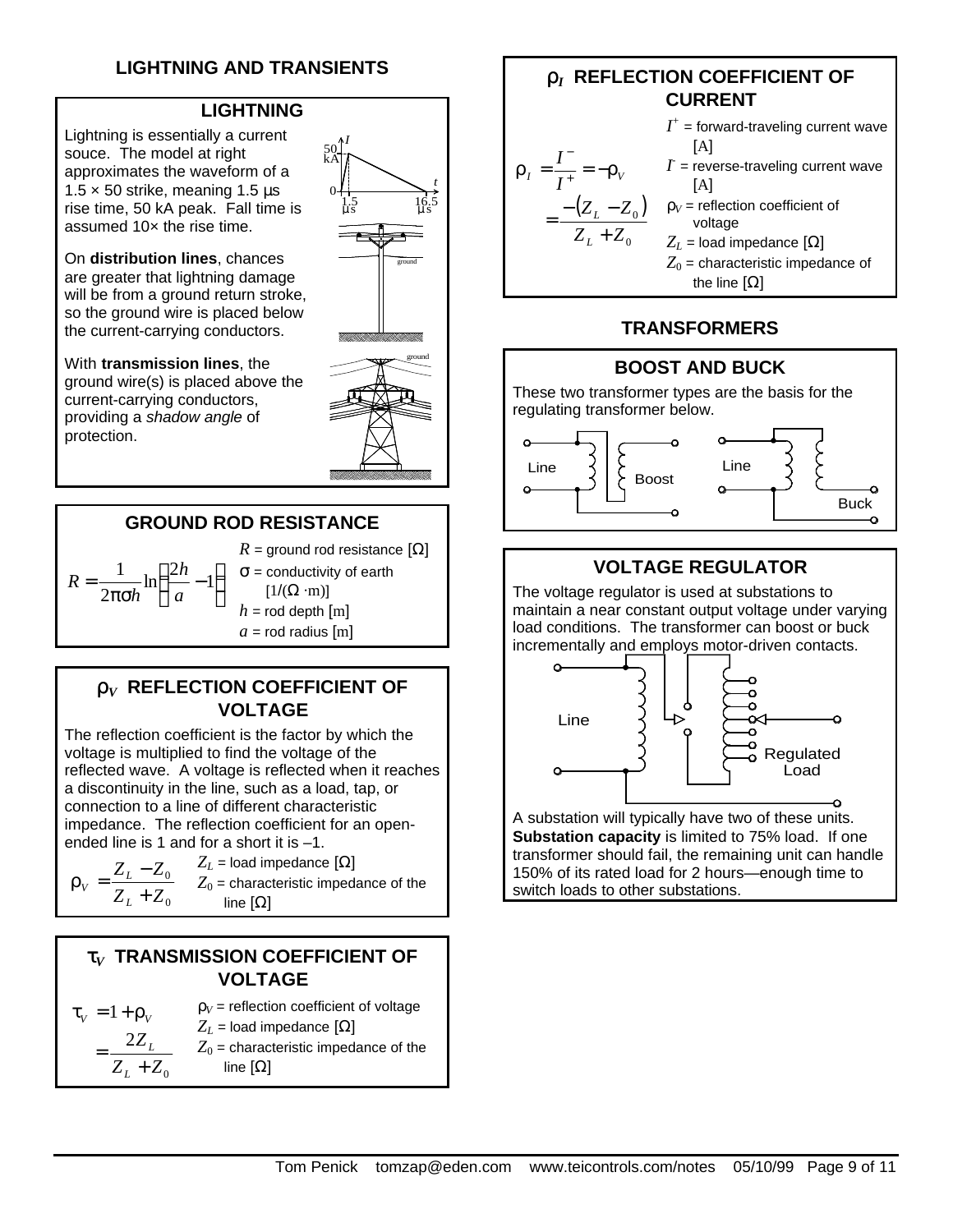#### **MISCELLANEOUS**

- **Corona** is the ionization of air; it is a source of radio interference, power loss, hissing, crackling noise, and visible blue light. Not a catastrophic arc. The effect is intensified when moisture is in the air.
- A **flashover** is an arc.
- **Sparking** occurs with poor, dirty connections.
- A **trickle pulse** is thousands of pulses per half-cycle, responsible for interference in the AM band.
- Reasons for using **multiple conductors**: Most current flows in the outer  $\frac{1}{2}$  of the conductor, especially at higher frequencies. The use of multiple conductors reduces the electromagnetic field, when arranged in a circular pattern, but even two conductors side-by-side has a dramatic effect.
- **Surge impedance loading** means that  $z_{\text{LOAD}} = z_0$ , i.e. the

impedance of the load is the same as the characteristic impedance of the line. Under this condition, no wave reflection occurs.

**Charge on a conductor.** The only way a conductor can have a charge is by direct contact. No charge does not mean no voltage.

#### **GRAPHING TERMINOLOGY**

With *x* being the horizontal axis and *y* the vertical, we have a graph of *y* **versus** *x* or *y* **as a function of** *x*. The *x*-axis represents the **independent variable** and the *y*-axis represents the **dependent variable**, so that when a graph is used to illustrate data, the data of regular interval (often this is time) is plotted on the *x*-axis and the corresponding data is dependent on those values and is plotted on the *y*axis.

#### **MILLER THEOREM**

The circuit at left may be replaced by the circuit at right. One of the resistances in the circuit at right will actually be an admittance.



For an admittance *Y* we have:



#### **DOT PRODUCT**